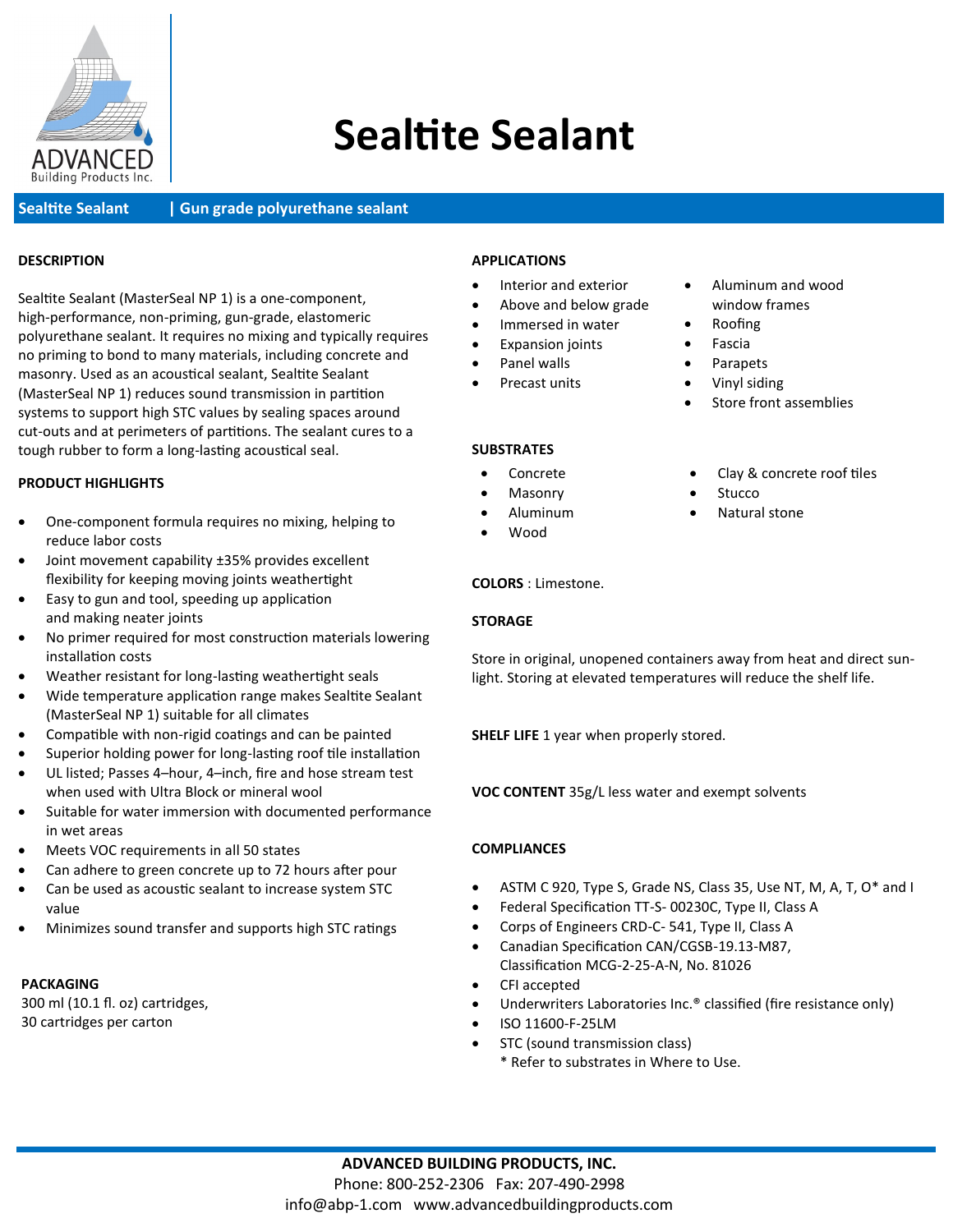### **TEST DATA**

| <b>Test Property</b>                                                                                                 | <b>Test Results</b>                   | <b>Test Methods</b> |
|----------------------------------------------------------------------------------------------------------------------|---------------------------------------|---------------------|
| Movement capability, %                                                                                               | ±35                                   | <b>ASTM C 719</b>   |
| Tensile strength, psi (MPa)                                                                                          | 350 (2.4)                             | <b>ASTM D 412</b>   |
| Tear strength, pli                                                                                                   | 50                                    | <b>ASTM D 1004</b>  |
| Ultimate elongation at break, %                                                                                      | 800                                   | <b>ASTM D 412</b>   |
| Rheological (sag in vertical displacement) at 120 °F (49 °C)                                                         | No sag                                | ASTM C 639          |
| Extrudability, 3 seconds                                                                                             | Passes                                | <b>ASTM C 603</b>   |
| Hardness, Shore A, 1) At standard conditions, 2) After heat aging (max Shore A: 50)                                  | $1)$ 25 - 30, 2) 25                   | <b>ASTM C 661</b>   |
| Weight loss, after heat aging, %                                                                                     | 3                                     | <b>ASTM C 792</b>   |
| Cracking and chalking, after heat aging                                                                              | None                                  | <b>ASTM C 792</b>   |
| Tack-free time, hrs, (maximum 72 hrs)                                                                                | Passes                                | <b>ASTM C 679</b>   |
| Stain and color change                                                                                               | Passes                                | <b>ASTM C 510</b>   |
| Adhesion* in peel, pli (min. 5 pli)                                                                                  | 30                                    | <b>ASTM C 794</b>   |
| Adhesion* in peel after UV radiation through glass (min. 5 pli)                                                      | Passes                                | <b>ASTM C 794</b>   |
| Artificial weathering, Xenon arc, 250 hours                                                                          | Passes                                | ASTM C 793          |
| Artificial weathering, Xenon arc, 3,000 hours                                                                        | No surface cracking                   | ASTM G 26           |
| Water immersion, 122 °F (50 °C)                                                                                      | Passes 10 weeks with movement cycling | <b>ASTM C 1247</b>  |
| Sound Transmission Class STC (dB)                                                                                    | 44                                    | ASTM E 90           |
| Service temperature range °F (°C)                                                                                    | -40 to 180<br>(-40 to 82)             |                     |
| Shrinkage                                                                                                            | None                                  |                     |
| $*$ Daire de ferrocet en incorporation district de la co $\overline{C}$ TM (COOO). Concrete par de la costruit de la |                                       |                     |

\*Primed for water immersion dictated by ASTM C 920. Concrete and aluminum primed with P 173. Test results are typical values obtained under laboratory conditions. Reasonable variations can be expected.

#### **Yield**

| <b>Joint Depth (INCHES)</b><br>Joint Width (Inches) |     |     |     |     |    |    |    |                                                |    |     |
|-----------------------------------------------------|-----|-----|-----|-----|----|----|----|------------------------------------------------|----|-----|
|                                                     |     |     |     |     |    |    |    | $1/4$ $3/8$ $1/2$ $5/8$ $3/4$ $7/8$ 1 $11/2$ 2 |    | - 3 |
| 1/4                                                 | 308 | 205 | 154 | 122 |    |    |    |                                                |    |     |
| 3/8                                                 |     |     |     | 82  | 68 | 58 | 51 |                                                |    |     |
| 1/2                                                 |     |     |     |     | 51 | 44 | 38 | 26                                             | 19 | 12  |

#### **Meters per liter**

| <b>Joint Width (MM)</b><br>Joint Depth (MM) |      |                     |                   |     |              |     |     |             |     |    |
|---------------------------------------------|------|---------------------|-------------------|-----|--------------|-----|-----|-------------|-----|----|
|                                             | 6    | <b>10</b>           | 13 16 19 22 25 38 |     |              |     |     |             | 50  | 75 |
| 6                                           | 24.8 | $16.5$   12.4   9.8 |                   |     |              |     |     |             |     |    |
| 10                                          |      |                     |                   | 6.6 | $5.5 \, 4.7$ |     | 4.1 |             |     |    |
| 13                                          |      |                     |                   |     | 4.1          | 3.5 | 3.0 | $\vert$ 2.2 | 1.5 |    |

## **Table 1—Joint Width and Sealant Depth Linear feet per Gallon**

| <b>Joint Width</b>  | <b>Sealant Depth</b> |
|---------------------|----------------------|
| $1/4 - 1/2$ (6-13)  | 1/4(6)               |
| $1/2 - 3/4$ (13-19) | $1/4 - 3/8$ (6-10)   |
| $3/4-1(19-25)$      | $3/8 - 1/2$ (10-13)  |
| $1 - 11/2$ (25-38)  | 1/2(13)              |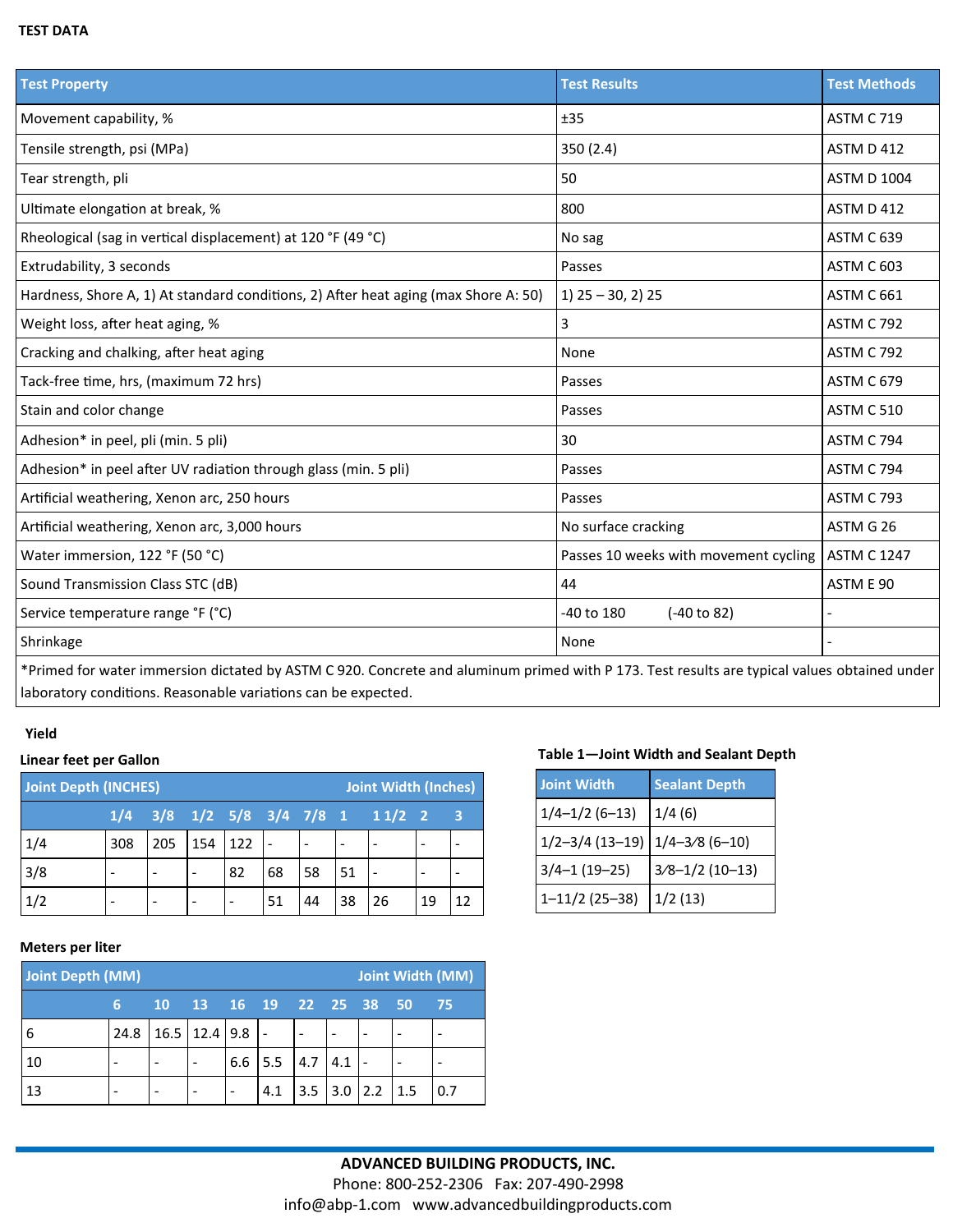#### **HOW TO APPLY**

#### **JOINT PREPARATION**

1.The product may be used in sealant joints designed in accordance with SWR Institute's Sealants - The Professional's Guide.

2. In optimal conditions, the depth of the sealant should be ½ the width of the joint. The sealant joint depth (measured at the center) should always fall between the maximum depth of  $\frac{1}{2}$ " and the minimum depth of  $\frac{1}{4}$ ". Refer to Table 1.

3. In deep joints, the sealant depth must be controlled by closed cell backer rod or soft backer rod. Where the joint depth does not permit the use of backer rod, a bond breaker (polyethylene strip) must be used to prevent three-point bonding.

4. To maintain the recommended sealant depth, install backer rod by compressing and rolling it into the joint channel without stretching it lengthwise. Closed cell backer rod should be about  $1/8$ " (3 mm) larger in diameter than the width of the joint to allow for compression. Soft backer rod should be approximately 25% larger in diameter than the joint width. The sealant does not adhere to it, and no separate bond breaker is required. Do not prime or puncture the backer-rod.

#### **SURFACE PREPARATION**

Substrates must be structurally sound, fully cured, dry, and clean. Substrates should always be free of the following: dirt, loose particles, oil, grease, asphalt, tar, paint, wax, rust, waterproofing or curing and parting compounds, membrane materials and sealant residue.

- *CONCRETE, STONE AND OTHER MASONRY :* Clean by grinding, sandblasting or wire brushing to expose a sound surface free of contamination and laitance.
- *WOOD* : New and weathered wood must be clean, dry and sound. Scrape away loose paint to bare wood. Any coatings on wood must be tested to verify adhesion of sealant or to determine an appropriate primer.
- *METAL:* Remove scale, rust and loose coatings from metal to expose a bright white surface. Any coatings on metal must be tested to verify adhesion of sealant or to determine an appropriate primer.

#### **PRIMING**

1. Sealtite Sealant (MasterSeal NP 1) is considered a non-priming sealant, but special circumstances or substrates may require a primer. It is the user's responsibility to check the adhesion of the cured sealant on typical test joints at the project site before and during application. Refer to product data sheet on MasterSeal P 173 or MasterSeal P 176, and consult Technical Service for additional information.

2. For immersion applications, MasterSeal P 173 must be used.

3. For green concrete applications, MasterSeal P 173 must be used.

4. Apply primer full strength with a brush or clean cloth. A light, uniform coating is sufficient for most surfaces. Porous surfaces require more primer; however, do not over-apply.

5. Allow primer to dry before applying Sealtite Sealant (MasterSeal NP 1). Depending on temperature and humidity, primer will be tack-free in 15–120 minutes. Priming and sealing must be done on the same day.

#### **APPLICATION**

1. Sealtite Sealant (MasterSeal NP 1) comes ready to use. Apply using professional grade caulking gun. Do not open cartridges, ProPaks or pails until preparatory work has been completed.

2. Fill joints from the deepest point to the surface by holding an appropriately sized nozzle against the back of the joint.

3. Dry tooling is recommended. Proper tooling results in the correct bead shape, neat joints, and optimal adhesion.

4. For roof tile applications apply a bead of Sealtite Sealant (MasterSeal NP 1) sufficient in size to make a bond between two tiles on the upper surface of the down slope tile. Install the upslope tile and press into the sealant bead to ensure good contact between the sealant and both tiles.

#### **CURING TIME**

The cure of Sealtite Sealant (MasterSeal NP 1) varies with temperature and humidity. The following times assume 75 °F (24 °C), 50% relative humidity, and a joint 1/2" width by 1/4" depth (13 by 6 mm). – Skins: overnight or within 24 hours – Full cure: approximately 1 week – Immersion service: 21 days

#### **CLEAN UP**

- 1. Immediately after use, clean equipment with MasterSeal 990 or xylene. Use proper precautions when handling solvents.
- 2. Remove cured sealant by cutting with a sharp-edged tool.
- 3. Remove thin films by abrading.